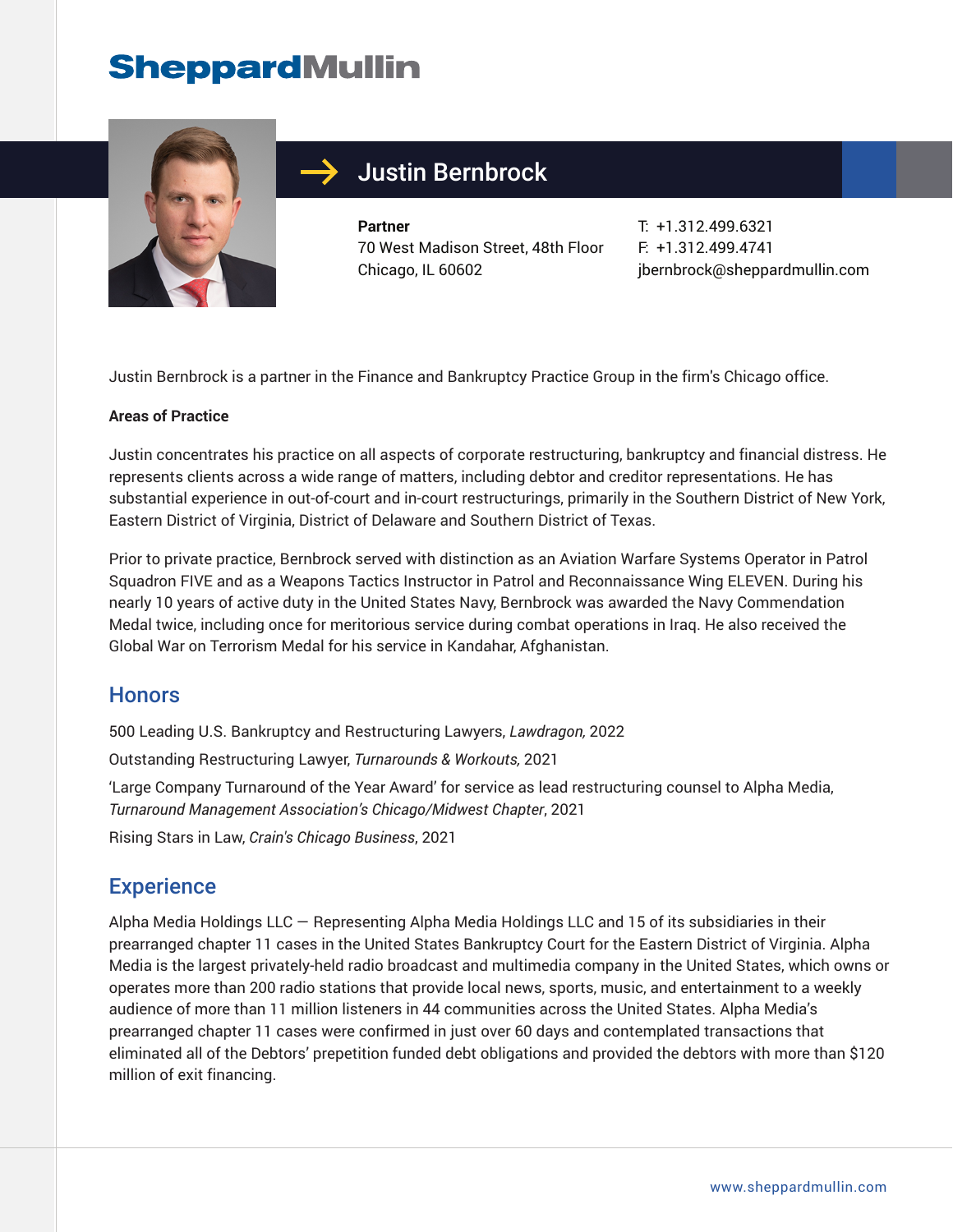Seadrill Partners LLC — Representing the Conflicts Committee of the Board of Directors in connection with matters between the Company and the operator of its off-shore assets.

Neiman Marcus Group — Representing the liquidating trustee, in the U.S. Bankruptcy Court of the Southern District of Texas, in the resolution of over 2,800 general unsecured claims in accordance with the debtors' chapter 11 plan of reorganization.

CLMG Corp. Representing CLMG Corp. in its capacity as agent for the real estate term loan lenders in the BJ Services, LLC chapter 11 proceedings pending before the United States Bankruptcy Court for the Southern District of Texas. BJ Services is a leading provider of hydraulic fracturing and cementing services to upstream oil and gas companies engaged in the exploration and production of North American oil and natural gas resources.

CSC Generation Holdings, Inc. Representing CSC Generation Holdings, Inc. in connection with its successful acquisition of substantially all of the operating assets in the Sur La Table chapter 11 proceedings pending before the United States Bankruptcy Court for the District of New Jersey. Sur La Table is one of America's most highly regarded retailers of home kitchenware products. Prior to filing chapter 11, Sur La Table had grown to 126 retail locations across the country and a significant online retail presence.

Z Gallerie, LLC — Represented Z Gallerie, LLC, a leading specialty retailer focused on fashion and art-conscious home décor with retail locations across the United States and a significant e-commerce platform, in its Chapter 11 case in Delaware.

Sizmek Inc. — Representation of Sizmek Inc. and its affiliates, a leading online advertising campaign management and distribution platform for advertisers, media agencies, and publishers, in its out-of-court, balance-sheet restructuring of more than \$150 million of funded indebtedness.

Avaya Inc. — Representation of Avaya Inc. and certain of its affiliates in their Chapter 11 cases in the U.S. Bankruptcy Court for the Southern District of New York. Avaya is a leading multinational technology company that specializes in telephony, wireless data communications, customer relationship management software, and networking. Avaya and its debtor-affiliates had more than \$6 billion in funded debt obligations as of the commencement of their Chapter 11 cases, with annual revenues in excess of \$3 billion. In 2018, the Turnaround Management Association recognized the successful restructuring of Avaya Inc. with its "Mega Company Transaction of the Year Award."

Sequa Corporation — Representation of Sequa Corporation in its successful refinancing and out-of-court restructuring of approximately \$1.9 billion of funded indebtedness. Pursuant to the consensual restructuring, Sequa obtained a significant new money investment, its senior credit facilities were refinanced in full, and over 90 percent of its unsecured notes were exchanged for new convertible preferred equity.

Penn Virginia Corporation — Representation of Penn Virginia Corporation in its prearranged Chapter 11 restructuring in the United States Bankruptcy Court for the Eastern District of Virginia. The Company filed for Chapter 11 with a support agreement with all of its secured debt and a supermajority of its unsecured debt regarding a transaction that will reduce the company's long term debt from approximately \$1.2 billion to approximately \$128 million. Penn Virginia is an independent oil and gas company engaged in the exploration, development, and production of oil, NGLs, and natural gas. The company's operations are focused on oilfields primarily in the Eagle Ford shale in South Texas, with additional properties in the Granite Wash in Oklahoma and the Marcellus Shale in Pennsylvania. In 2017, the Turnaround Management Association recognized the successful Penn Virginia restructuring with its "Mid- Size Company Transaction of the Year Award."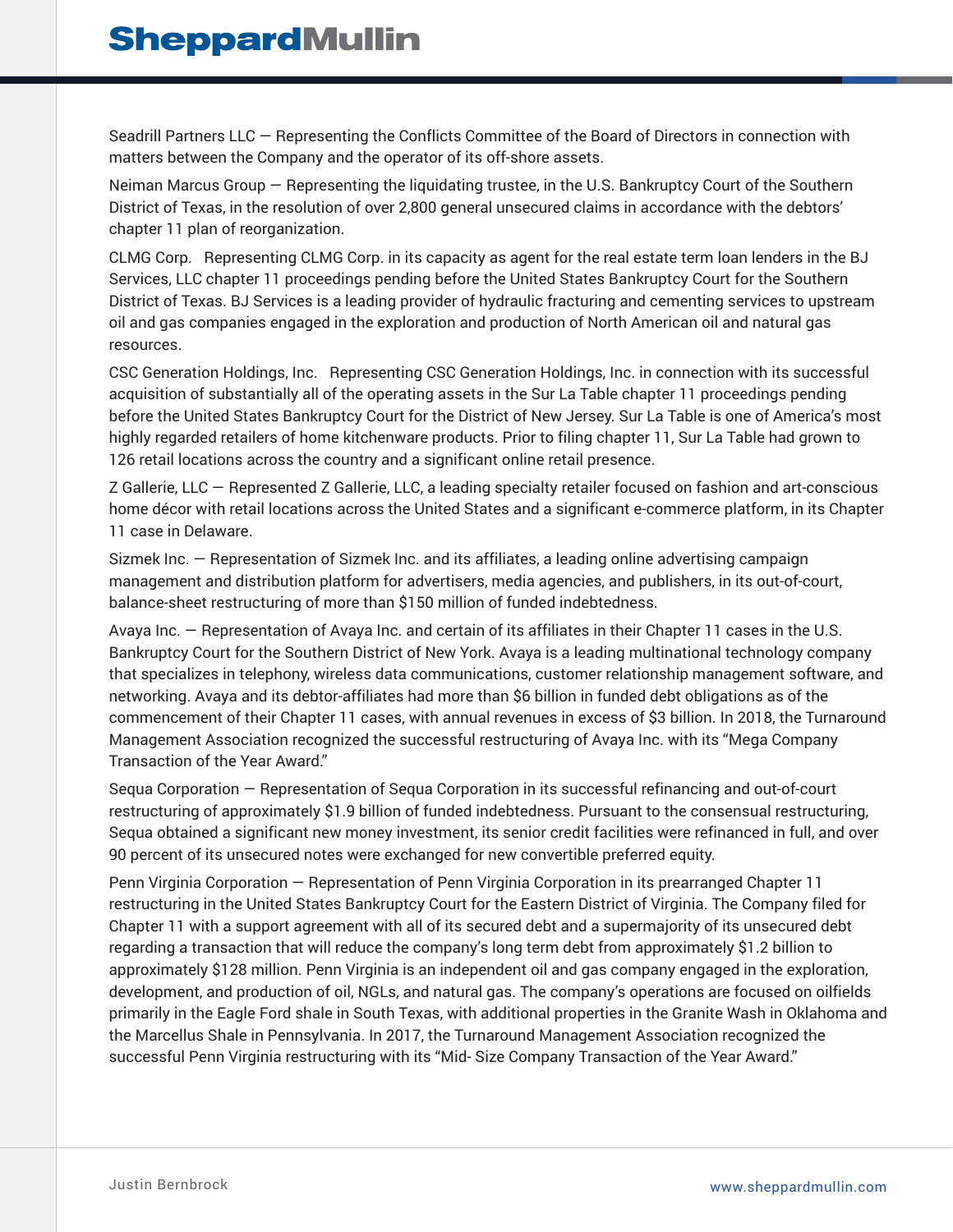Magnum Hunter Resources Corporation — Representation of Magnum Hunter Resources Corporation and its subsidiaries, an independent exploration and production company engaged in the acquisition, development and production of natural gas, natural gas liquids and crude oil, primarily in the States of West Virginia and Ohio, in its Chapter 11 cases in the United States Bankruptcy Court for the District of Delaware.

Patriot Coal Corporation — Representation of Patriot Coal Corporation and certain of its affiliates, producers and marketers of coal in the eastern United States, in their Chapter 11 proceedings before the United States Bankruptcy Court for the Eastern District of Virginia. As of the petition date of May 12, 2015, Patriot and its affiliates had funded debt of approximately \$790 million as well as significant and complex legacy and environmental liabilities.

Midstates Petroleum Company, Inc. — Representation of Midstates Petroleum Company, Inc., an independent exploration and production company, in a series of transactions to increase its liquidity. The transactions included a private offering of \$625 million of senior secured second lien notes, an exchange of existing unsecured senior notes for approximately \$504 million of senior secured third lien notes, and an amendment to its existing revolving credit facility to allow for the senior secured second lien notes issuance, the exchange transaction and to provide additional covenant flexibility.

Longview Power, LLC — Representation of Longview Power, LLC and certain of its affiliates, including Mepco Holdings, LLC and its affiliates, in connection with their Chapter 11 cases involving the restructuring of approximately \$1 billion in funded debt. Longview operates a 700 net megawatt supercritical coal fired power generation facility in Maidsville, West Virginia, and Mepco is one of the largest independent coal companies in North Appalachia. Together, Longview and Mepco operate an integrated power generation enterprise that is at the forefront of the clean coal movement.

Sorenson Communications, Inc. — Representation of Sorenson Communications, Inc. and its affiliates, together the leading provider of telecommunications services and technology for hearing impaired individuals, in their Chapter 11 cases. Utilizing a "straddle" solicitation to confirm its plan of reorganization in 38 days, Sorenson successfully restructured approximately \$1.3 billion of funded indebtedness, paid all general unsecured claims in full, and returned value to existing equity holders.

Dex One Corporation — Representation of Dex One Corporation, a leading provider of yellow-page and digital directories and marketing services, in its prepackaged Chapter 11 merger of equals with SuperMedia Inc. Dex One and SuperMedia, both publicly traded companies, filed separate but parallel prepackaged Chapter 11 cases to consummate their stock-for-stock merger, amend or reinstate over \$3.3 billion of funded debt obligations of the two companies, and maintain shareholder equity value in the combined enterprise. Holders of general unsecured claims received full payment under the plans. The combined company is known as Dex Media, Inc.

#### **Creditor Representations**

Axon Pressure Products, Inc. — Representation of Pelican Energy Partners, L.P. in connection with its acquisition of all outstanding loans under Axon Pressure Products, Inc.'s \$40 million senior secured credit facility. Subsequent to its debt acquisition, Pelican exchanged a portion of its total debt claim for all of the equity interests in Axon Pressure Products, Inc.'s parent company, Pressure Holdings, Inc., whereby Pelican became the sole equity owner and sole lender to the Axon enterprise in fewer than six weeks. Axon provides a range of products and services to onshore and offshore drilling and extraction operations.

Think Finance, LLC — Representation of Victory Park Capital and certain of its affiliates in connection with Think Finance's Chapter 11 cases in the United States Bankruptcy Court for the Northern District of Texas. Think Finance is a leading provider of financial technology services.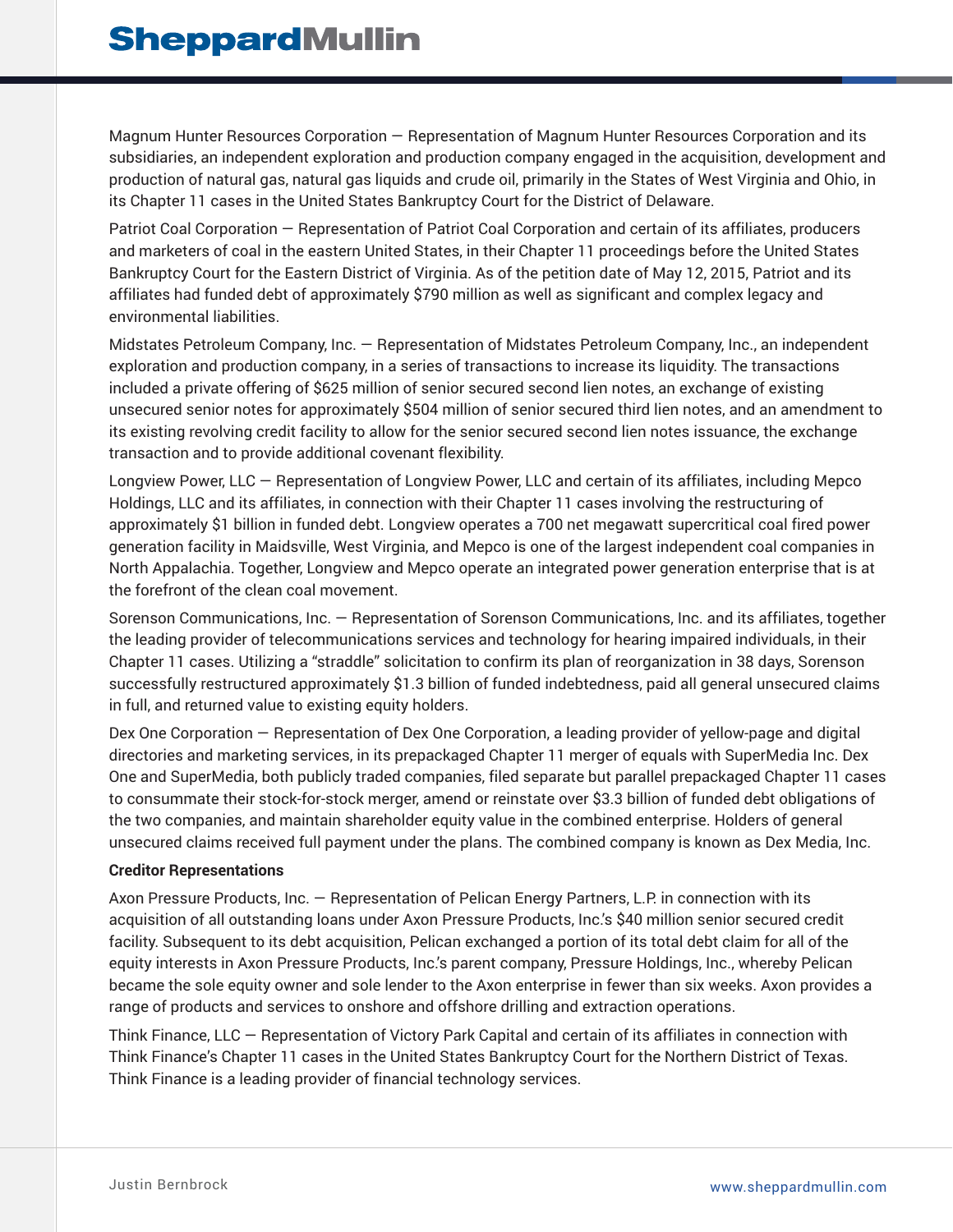SunEdison, Inc. — Representation of SMP Ltd. and LOTTE Fine Chemical Co., Ltd. in connection with the SunEdison Debtors' sale of their Solar Materials Business. SMP operates a polysilicon manufacturing facility in Ulsan, Korea, and LOTTE manufactures and sells chemical products in Korea and throughout the world.

Altegrity, Inc. — Representation of an ad hoc group of first lien creditors in the prearranged Chapter 11 cases of Altegrity, Inc. and certain of its subsidiaries and affiliates, involving the restructuring of approximately \$1.8 billion in funded debt. Altegrity, Inc., together with its subsidiaries and affiliates, is a privately held global diversified risk and information services company serving commercial customers and government entities.

Syncora Holdings Ltd. — Representation of Syncora Holdings Ltd. and certain of its subsidiaries in connection with the City of Detroit's Chapter 9 case, the largest-ever municipal bankruptcy filing. Syncora, through subsidiaries, insured or held a substantial amount of the City of Detroit's municipal finance debt obligations. After more than a year of vigorous litigation regarding multiple elements of Detroit's bankruptcy filing and proposed plan of adjustment, Syncora and Detroit entered into an innovative settlement that resolved all outstanding issues between the parties, delivered substantial value to Syncora and its subsidiaries, and created the foundation for Syncora's long-term partnership with and real-estate development and other investment in Detroit.

Liberty Partners, L.P. — Representation of Liberty Partners, L.P., and certain of its affiliates in connection with Edgenet, Inc.'s Chapter 11 case, which is currently pending before the United States Bankruptcy Court for the District of Delaware. Through its affiliates, Liberty was Edgenet's prepetition secured lender and, separately, its primary equity interest holder. In the course of the Chapter 11 cases, Edgenet sold substantially all of its assets in a sale under section 363 of the Bankruptcy Code.

Ally Financial Inc. and Ally Bank — Representation of Ally Financial Inc. and Ally Bank in connection with Residential Capital, LLC's Chapter 11 bankruptcy cases, which included settlements with multiple key stakeholders, in the Bankruptcy Court for the Southern District of New York. Residential Capital, LLC was the fifth-largest servicer of residential mortgage loans in the United States with more than \$15.6 billion in assets and \$15.2 billion of indebtedness. Ally Financial Inc. is a leading, independent, globally diversified financial services firm with operations in 32 countries and assets in excess of \$180 billion. Ally Bank is an indirect wholly owned subsidiary of Ally Financial Inc. and a leading franchise in the growing direct (online and telephonic) banking market.

### Articles

■ When the Other Shoe Drops: Drivers of the Next Restructuring Cycle *ABI Journal*, 12.30.2021

#### **Finance & Bankruptcy Law Blog Posts**

- "The Role of the Independent Director in a Restructuring," March 23, 2022
- "Communicating Distress in the Digital Era," March 15, 2022
- "Sheppard Mullin and M3 Partners Weigh In on the Potential Drivers of the Next Restructuring Cycle for the ABI Journal," January 4, 2022

#### **Cannabis Law Blog**

■ "Restructure This! Episode 3: Canada: Cannabis Boom or Bust?," February 16, 2022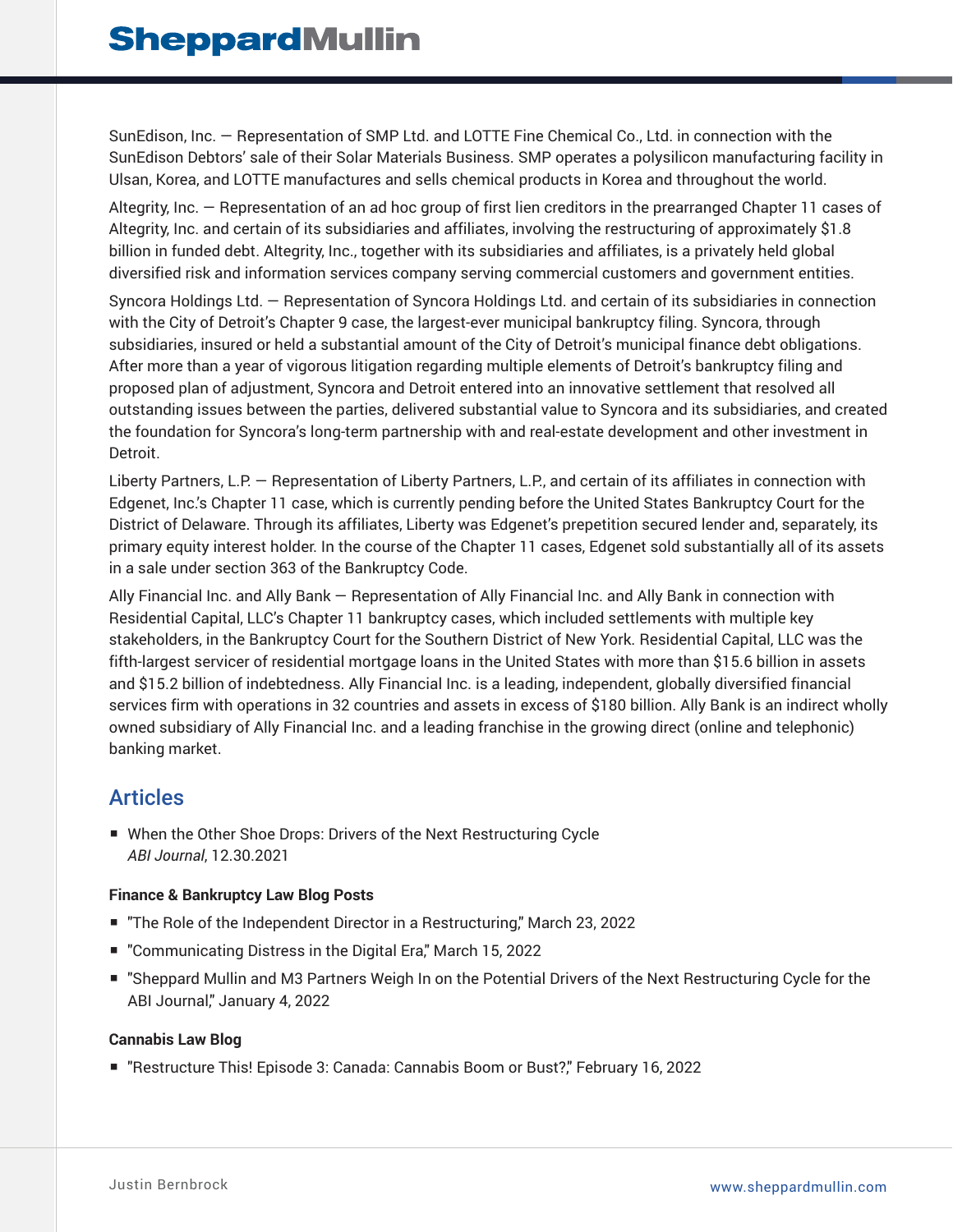## **SheppardMullin**

### Media Mentions

Alpha Media Completes Financial Restructuring *All Access*, 07.16.2021

Anticipating the Next Wave Of Retail Bankruptcies *Women's Wear Daily (picked up by Yahoo! life)*, 05.05.2021

Bankrupt Companies to Rush Plan Approvals for Shot at PPP Loans *Bloomberg Law*, 04.26.2021

Apparel Retail's Year in Bankruptcy Court *Women's Wear Daily*, 04.23.2021

Truth Hertz – Lizzo *The Petition newsletter*, 04.12.2021

Alpha Media Gets OK For \$267M Chapter 11 Plan *Law360*, 04.01.2021

Alpha Media Hits Ch. 11 To Beat COVID-19 'Headwinds' *Law360*, 01.25.2021

Sur La Table Gets Nod For \$89M Ch. 11 Sale To PE Firm *Law360*, 08.12.2020

As Bankruptcies Surge, Sheppard Mullin Adds Kirkland Partner *The American Lawyer*, 04.15.2020

### **Memberships**

Chicago Bar Association Illinois State Bar Association American Bankruptcy Institute

#### Podcasts & Webinars

Restructure This! Episode 12: Current Topics Related to Unsecured Creditors' Committees 06.01.2022

Restructure This! Episode 11: Litigation Risks to Private Equity Sponsors in Chapter 11 05.18.2022

Restructure This! Episode 10: Challenges Facing Secured Creditors in Asset Sales 05.04.2022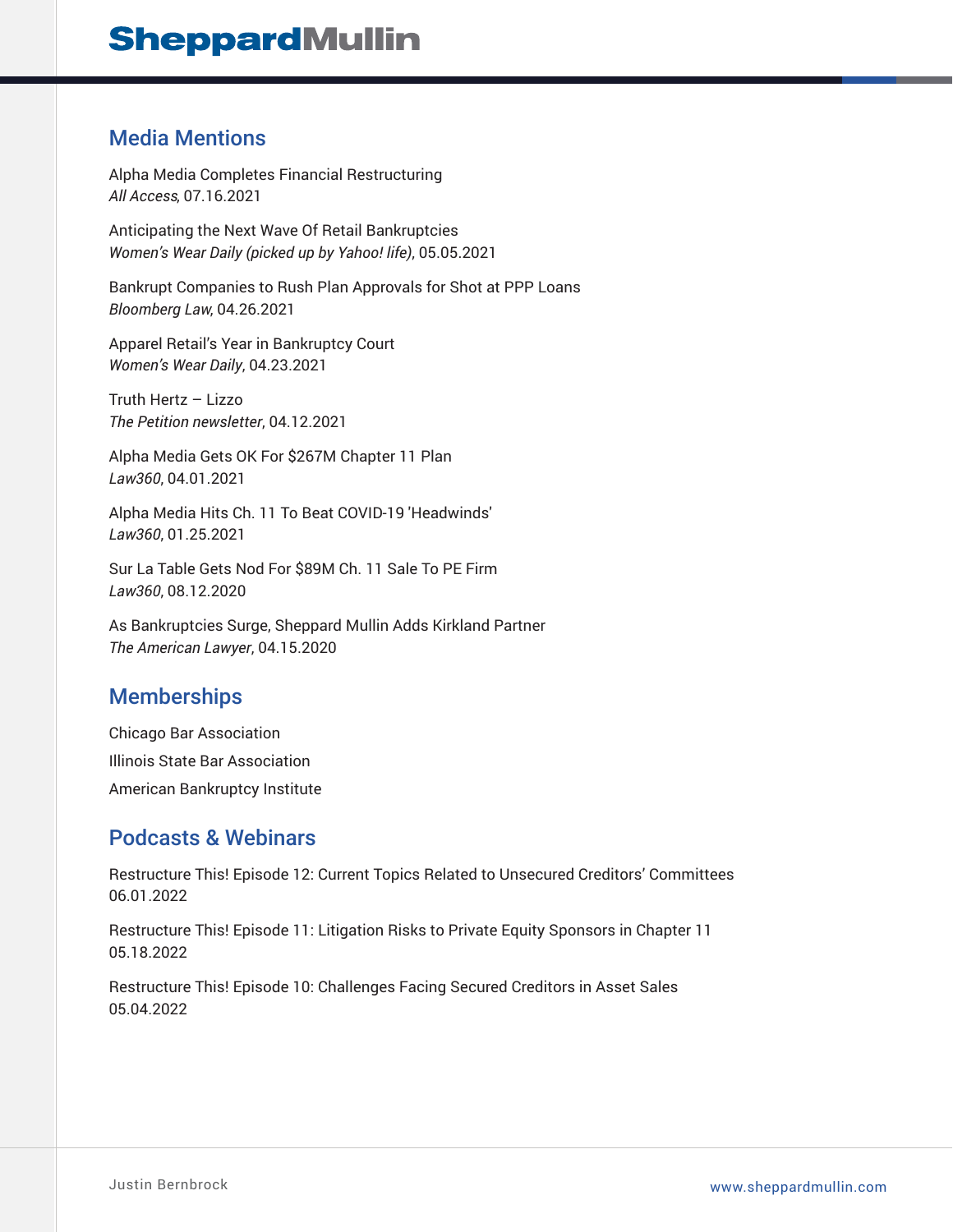# **SheppardMullin**

Restructure This! Episode 9: Is it Time to Prohibit Non-Consensual Third-Party Releases in Bankruptcy Proceedings?

04.19.2022

Restructure This! Episode 8: Private Credit Intensifies Lender Competition 04.06.2022

Restructure This! Episode 7: The Role of the Independent Director in Chapter 11 03.23.2022

Restructure This! Episode 6: Communicating Distress in the Digital Era 03.09.2022

Restructure This! Episode 5: The Pre- and Post-Pandemic Economy with Gaurav Malhotra 02.23.2022

Restructure This! Episode 4: Views from the S.D. Texas Bankruptcy Bench 02.15.2022

Restructure This! Episode 3: Canada: Cannabis Boom or Bust? 02.09.2022

Restructure This! Episode 2: Building a Bankruptcy Juggernaut 01.19.2022

Restructure This! Episode 1: Inflation and the Search for the Right Interest Rates 01.18.2022

### **Practices**

Bankruptcy and Restructuring Bankruptcy Litigation Distressed Acquisitions Under Bankruptcy Code § 363

#### **Industries**

Energy, Infrastructure and Project Finance

#### **Education**

J.D., University of Illinois, 2012, *magna cum laude*; Managing Editor, *The Elder Law Journal;* 19th Annual Duberstein National Moot Court Competition (Third Place Overall); Rickert Award for Excellence in Advocacy

B.S., Southern Illinois University, 2008, summa cum laude